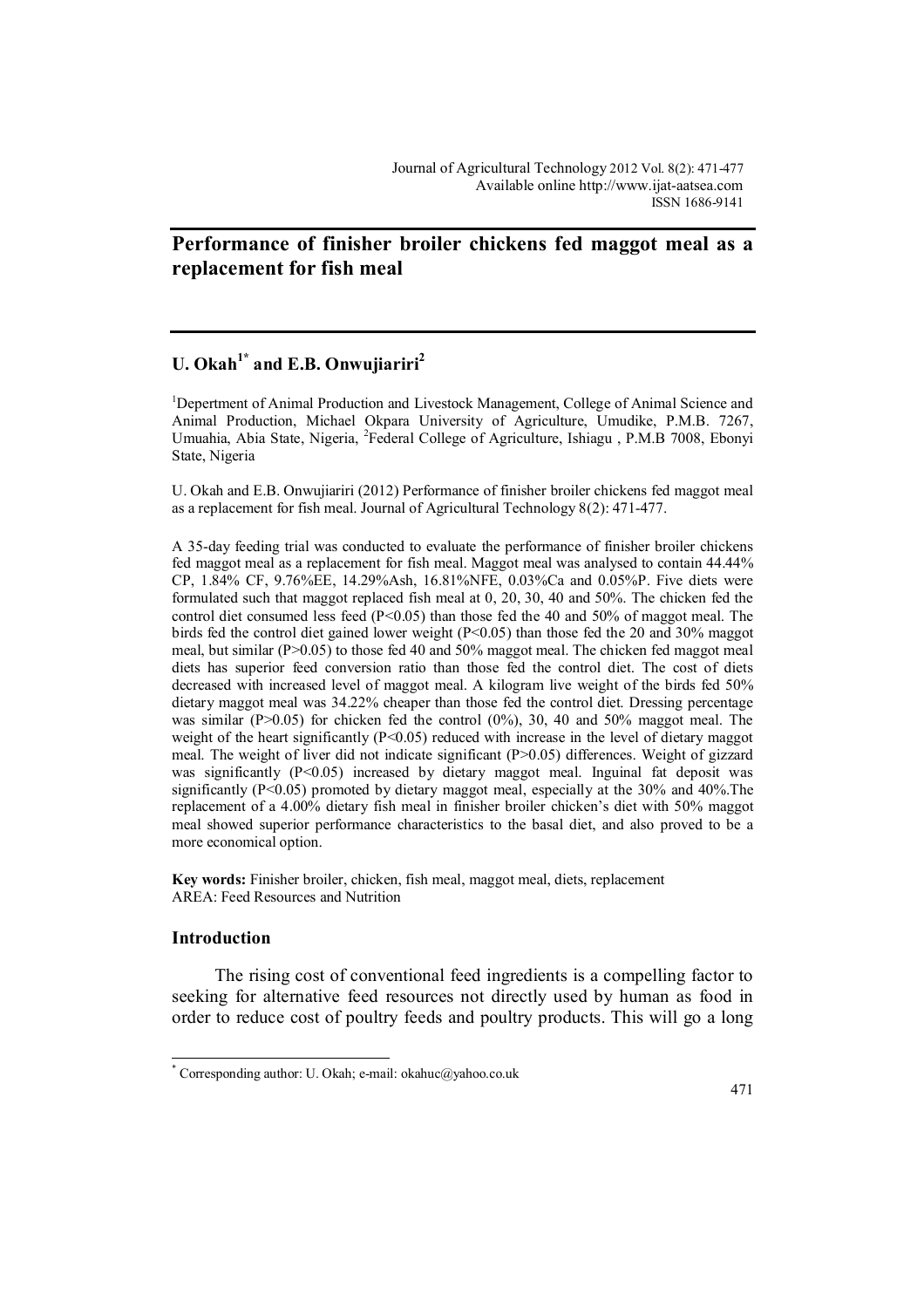way in ameliorating the protein food crisis and malnourishment in the developing countries. Such alternatives should have comparative nutritive value but cheaper than the conventional feed ingredients. The protein feed resources though not required in a large quantity as the energy sources, are higher in cost per unit than the latter. Any effort towards reducing the cost of protein feed resources will highly reduce the cost of livestock production and poultry in particular. For the highly expensive fish meal, maggots would seem to satisfy the criteria for alternative.

Maggots, which are larvae from housefly, grow easily on poultry droppings or any organic waste in a short period of 2 to 3 days. Teotia and Muller (1973) reported that housefly maggots and adults are source of high quality protein. Maggots have an amino acid profile that is superior to that of groundnut cake (NRC, 1984). The qualities of housefly maggots are indicative that it has the potential to replace some of the expensive protein supplements in livestock feeds if well processed. Atteh and Ologbenla (1993) observed that maggots could provide a partial replacement for fish meal in broiler diets. Earlier studies on red blood cell counts by Awoniyi and Aletor (1999); Awoniyi *et al*. (2000) suggested that the maggot meal was not nutritionally inferior to the fish meal. Bondari and Sheppard (1981) showed that 1-2 tonnes of maggots could be produced in a month in a 20,000 hen laying house. The use of maggots makes the compounded poultry feed a lot cheaper than when fish meal is used. Atteh and Ologbenla (1993) reported the cost of harvesting and processing of maggots to be N5.38 per kg, which was about 83.28% cheaper than equivalent weight of fish meal which cost N 32.00 /kg. Maggot meal is an inexpensive replacement for fish meal in broiler chicks feeding (Awoniyi *et al*., 2003). This study was therefore conducted to evaluate the performance of finisher broiler chickens fed maggot meal as a replacement for fish meal.

## **Materials and methods**

## *Production of maggots and chemical analysis*

Maggots were produced by culturing housefly larvae in poultry droppings. The larvae matured within 3-4 days and were harvested, dried and milled to form maggot meal. Proximate analysis was carried out on the maggot meal to determine the chemical composition (AOAC, 2000) (Table 1).

## *Experimental diets and management of experimental birds*

Five diets were formulated with maggot meal to replace fish meal at 0, 20, 30, 40 and 50% levels, designated  $T_1$ ,  $T_2$ ,  $T_3$ ,  $T_4$  and  $T_5$  respectively (Table 2). A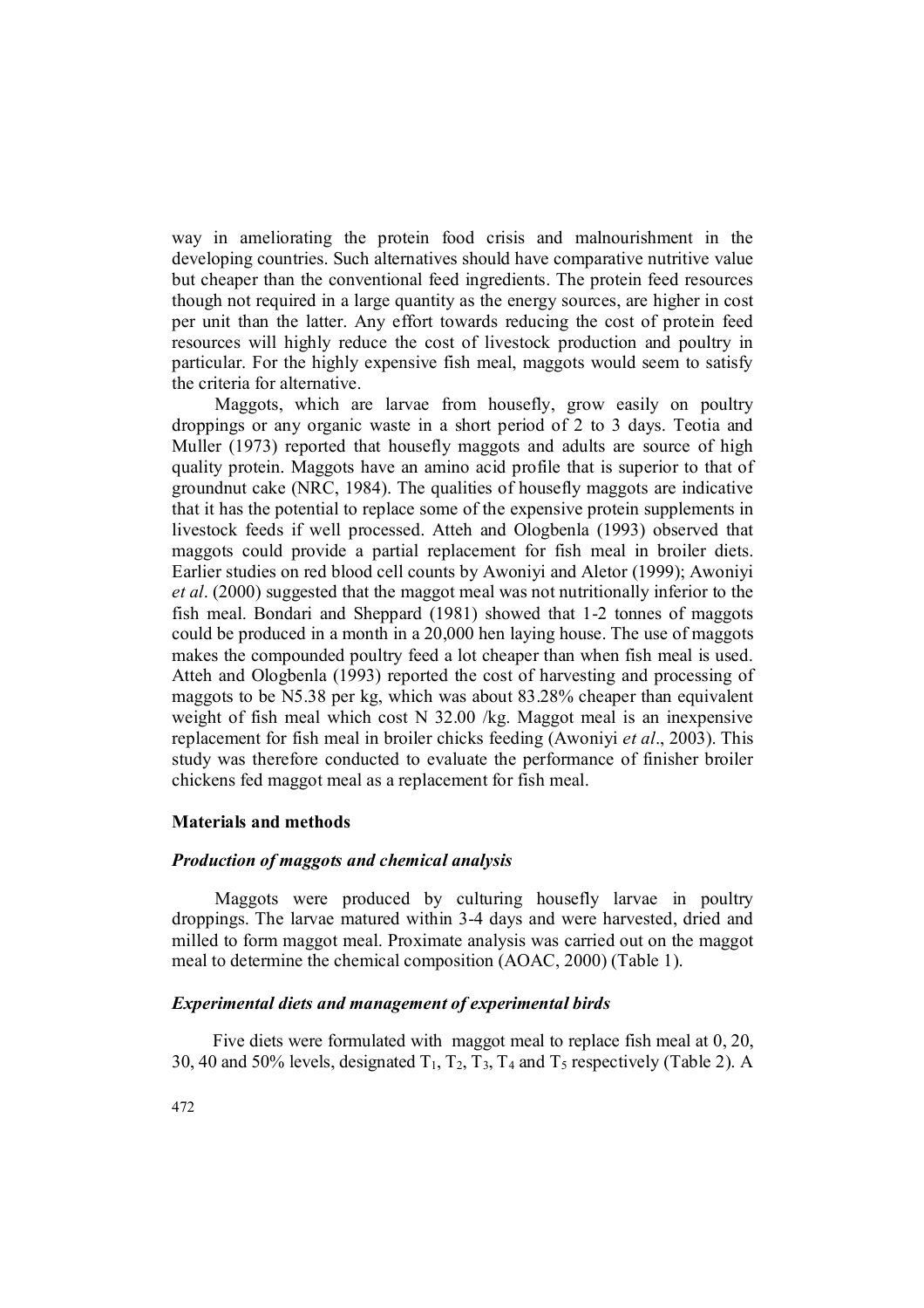total of ninety (90), 35-day old Anak broiler chicks were divided into five groups of eighteen birds, which were sub-divided into three replicates of six birds. They were randomly assigned to any of the five diets in a completely randomized design (CRD) experiment. Each replicate was housed in a 1.2m x 1.2m concrete floored deep litter compartment. Routine medication and good hygiene were observed to forestall any disease outbreak. Feed and water were offered ad libitum during the study which lasted for 35days.

### *Data collection and analysis*

Individual body weights of the birds were recorded at the beginning of the experiment and weekly thereafter, while feed intake was recorded daily. Daily body weight gain of birds and feed conversion ratio were computed weekly. Data collected were subjected to analysis of variance according to Snedecor and Cochran (1980). Where significant differences were observed between treatment means, they were separated by Duncan's multiple range test (SAS, 1999).

#### **Results and discussions**

The proximate composition of maggot meal is presented in Table 1. The composition of the experimental diets is shown in Table 2, while the calculated chemical composition of the diets is presented in Table 3. Data on performance and organ characteristics are presented in Tables 4 and 5 respectively. The 44.44% crude protein reported in this study was within the range of 39-54% crude protein reported elsewhere (Atteh and Ologbenla, 1993) but the 9.76% ether extract reported in this experiment was quite lower than the 20.70-25.30% reported by Atteh and Ologbenla (1993). These nutrients have been reported to be dependent upon the maturity stage of the larvae (Chapman, 1971). The birds fed the control diet consumed less feed (P<0.05) than the maggot meal groups.

However, feed intake significantly  $(P<0.05)$  reduced with increase in the level of maggot meal in the diets. Earlier studies by Moran (1982), Atteh and Ologbenla (1993) and Akpodiete (1997) had also reported reduced feed intake by birds fed diets of maggot meal. The superior growth performance by birds fed maggot meal diets over the control group agreed with the reports elsewhere (Ross *et al*., 1978; Awoniyi and Aletor, 1999; Awoniyi *et al*., 2000) that maggot meal was not nutritionally inferior to fish meal. The feed conversion ratio of birds fed maggot meal diets were better (P<0.05) than for those fed the control diet. It therefore follows that inclusion of maggot meal in the diets of broilers enhanced nutrient utilization than the fish meal based diet. The cost of production of maggot meal in this study was N 13.00/ kg, while fish meal was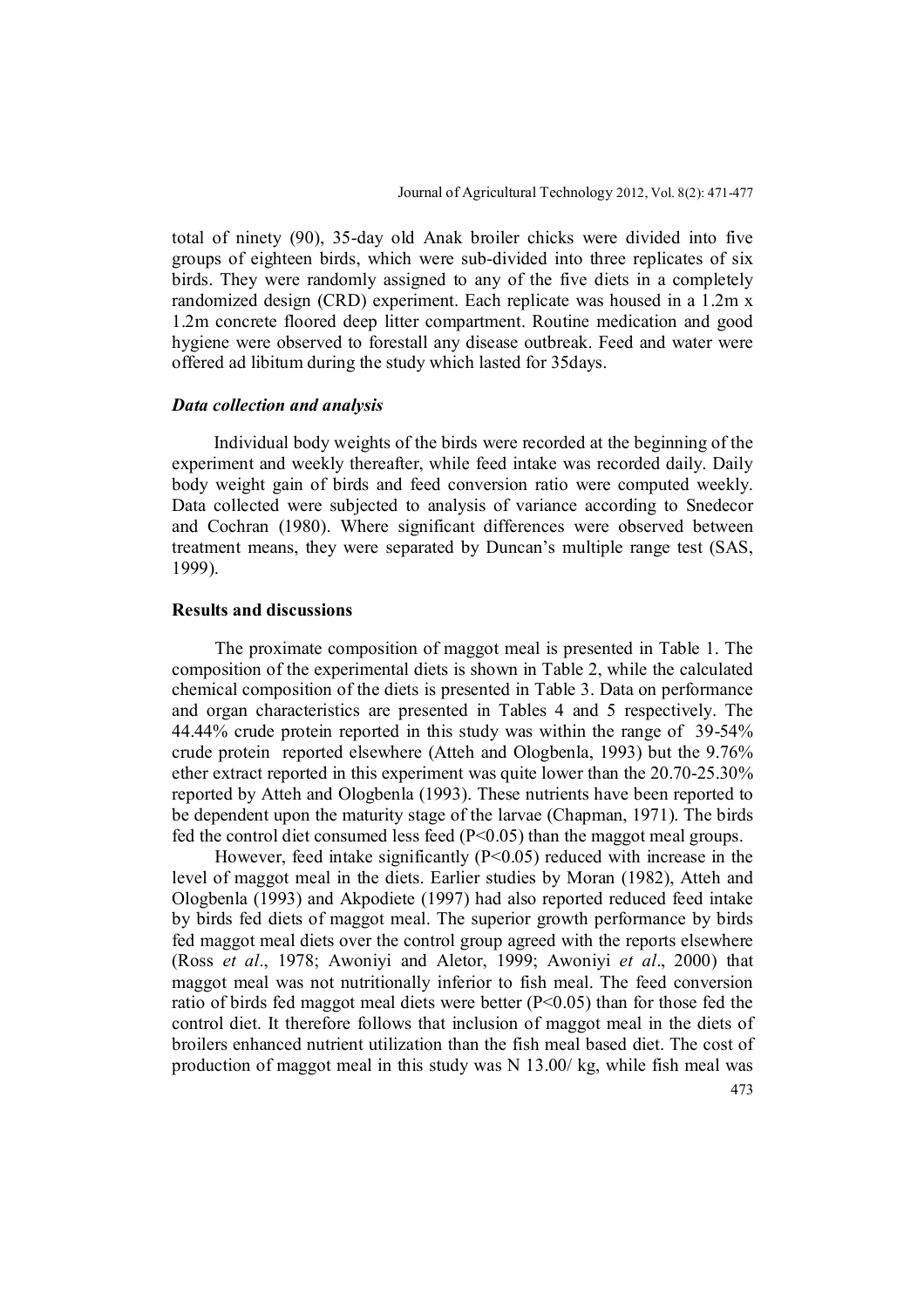bought at N 180.00 /kg, a cost differential of N 167.00 (92.78%). This was evident in the reduced cost of feed and subsequently the cost of production of birds. At 50% dietary replacement of fish meal with maggot meal, cost of 1kg live weight of the broiler chickens was 34.22% less than same weight in the control diet. The inclusion of maggot meal in the diets of broiler chickens in this study significantly  $(P<0.05)$  reduced the weight of the heart of the chickens. However, the weight of the liver was not significantly  $(P>0.05)$ influenced. This seems to suggest that there was no foreign body in the maggot meal that negatively affected nutrient metabolism. The weight of gizzard was significantly (P<0.05) higher in birds fed the maggot meal diets, except for the 30% maggot meal group. However, no reason was adduced for the weight difference in gizzard as there was no definite pattern in weight changes. The inguinal fats was significantly ( $P \le 0.05$ ) higher in the groups fed 30% and 40% maggot meal diets. This might be partly due to higher nutrient intake and mainly due to physiological condition of individual birds.

| Table 1. Proximate composition of maggot meal (%DM) |  |  |  |
|-----------------------------------------------------|--|--|--|
|-----------------------------------------------------|--|--|--|

| <b>Parameters</b>    | Composition |
|----------------------|-------------|
| Dry matter $(\% )$   | 87.13       |
| Crude protein        | 44.44       |
| Crude fibre          | 1.83        |
| Ether extract        | 9.76        |
| Total ash            | 14.29       |
| <b>NFE</b>           | 16.81       |
| Calcium $(\%)$       | 0.03        |
| Phosphorus $(\% )$   | 0.05        |
| $ME (KcalKg^{-1})^*$ | 2381.00     |

\*Based on the prediction equation by Morgan *et al.* (1975)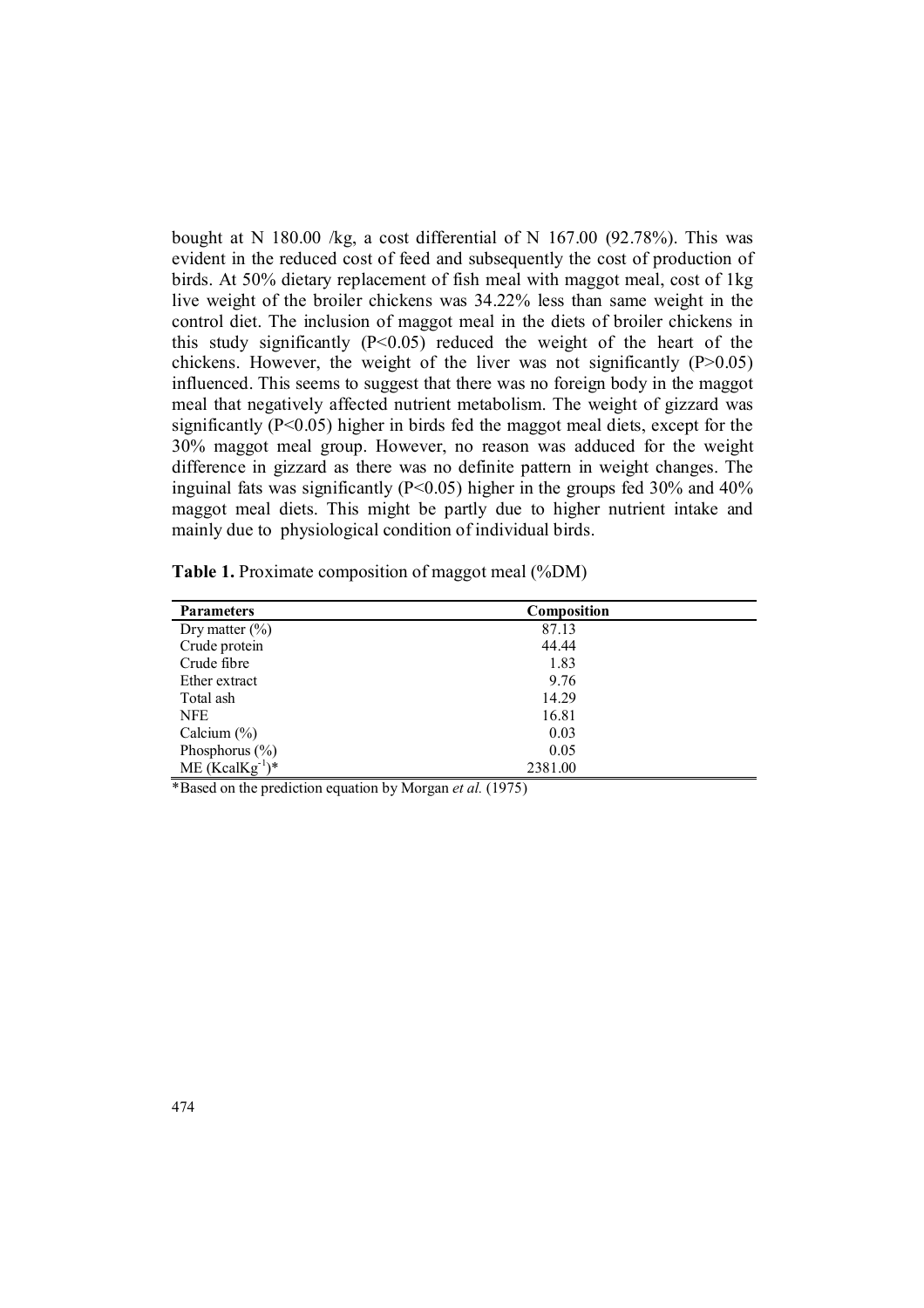| Ingredients $(\% )$ | $T_1$  | $\bf{T}_2$ | $T_3$  | T <sub>4</sub> | $\mathbf{T}_5$ |
|---------------------|--------|------------|--------|----------------|----------------|
| Maize               | 58.00  | 58.00      | 58.00  | 58.00          | 58.00          |
| Soybean meal        | 20.60  | 20.60      | 20.60  | 20.60          | 20.60          |
| Wheat offal         | 10.00  | 10.00      | 10.00  | 10.00          | 10.00          |
| Fish meal           | 4.00   | 3.20       | 2.80   | 2.40           | 2.00           |
| Maggot meal         | 0.00   | 0.80       | 1.20   | 1.60           | 2.00           |
| Blood meal          | 3.00   | 3.00       | 3.00   | 3.00           | 3.00           |
| Bone meal           | 2.50   | 2.50       | 2.50   | 2.50           | 2.50           |
| Oyster shell        | 1.00   | 1.00       | 1.00   | 1.00           | 1.00           |
| Premix *            | 0.25   | 0.25       | 0.25   | 0.25           | 0.25           |
| Methionine          | 0.40   | 0.40       | 0.40   | 0.40           | 0.40           |
| Common salt         | 0.25   | 0.25       | 0.25   | 0.25           | 0.25           |
| Total               | 100.00 | 100.00     | 100.00 | 100.00         | 100.00         |

**Table 2.** Composition of the experimental diets fed finisher broiler chicks

\*Each 2.5kg contains: Vit.A-10,000,000IU; Vit.D3-2,000,000IU; Vit.E- 20,000IU; Vit. K-2,250mg; Thiamine-1750mg; Riboflavin-5,000mg; Pyridoxine-2,750mg; Niacin- 27,500mg; Vit. B12- 15mg; Pantothenic acid-7,500mg; Folic acid – 7,500mg; Biotin-50mg; Choline chloride- 400g; Antioxidant-125g; Manganese-80g; Zinc-50g; Iron-20g;Copper-5g; Iodine-1.5g; Selenium-200mg and Cobalt-200mg

**Table 3.** Calculated chemical composition of the experimental diets (%)

| <b>Parameters</b>  |         |         |         | $\mathbf{T}_4$ |         |  |
|--------------------|---------|---------|---------|----------------|---------|--|
| Crude protein      | 21.15   | 21.00   | 21.00   | 21.00          | 21.00   |  |
| Crude fibre        | 3.45    | 3.41    | 3.41    | 3.40           | 3.40    |  |
| Ether extract      | 6.61    | 6.65    | 6.67    | 6.69           | 6.71    |  |
| $ME (Kcalkg^{-1})$ | 2939.32 | 2916.44 | 2905.00 | 2893.56        | 2882.12 |  |
| Calcium            | 1.08    | 1.04    | 1.01    | 0.99           | 0.96    |  |
| Phosphorus         | 0.71    | 0.68    | 0.67    | 0.66           | 0.65    |  |
| Lysine             | 1.20    | 1.16    | 1.15    | 1.13           | 1.11    |  |
| Methionine         | 0.86    | 0.84    | 0.83    | 0.83           | 0.82    |  |

**Table 4.** Effects of different replacement levels of maggot meal on performance of finisher broiler chicks

| <b>Parameters</b>           | $T_1$             | $\mathbf{T}_2$       | $T_3$                 | T <sub>4</sub>      | $T_5$               | <b>SEM</b> |
|-----------------------------|-------------------|----------------------|-----------------------|---------------------|---------------------|------------|
| Initial body weight $(g)$   | 1205.55           | 1200.00              | 1286.11               | 1277.78             | 1247.22             | 16.52      |
| Final body weight (g)       | $2586.67$ °       | 3171.67 <sup>a</sup> | 2997.78 <sup>ab</sup> | $2947.22^{ab}$      | $2847.22^{bc}$      | 103.40     |
| Body weight changes (g)     | $1381.11^{\circ}$ | 1971.66 <sup>a</sup> | $1711.65^{ab}$        | $1669.44^{abc}$     | $1600.00^{bc}$      | 105.20     |
| Daily body weight $gain(g)$ | $183.41^{b}$      | $184.86^{ab}$        | $188.60^{ab}$         | 190.24 <sup>a</sup> | 189.21 <sup>a</sup> | 2.04       |
| Daily feed intake (g)       | $39.46^{\circ}$   | 56.33 <sup>a</sup>   | $48.90^{ab}$          | $47.70^{abc}$       | 45.71 bc            | 3.01       |
| Feed conversion ratio       | $6.17^{\rm a}$    | $3.40^{b}$           | $3.86^{b}$            | 4.08 <sup>b</sup>   | $4.26^{b}$          | 0.52       |
| Mortality $(\%)$            | 0.00              | 5.56                 | 5.56                  | 0.00                | 0.00                | ۰          |
| Economic evaluation         |                   |                      |                       |                     |                     |            |
| $Cost / kg$ feed            | 69.59             | 68.25                | 67.59                 | 66.92               | 66.25               | 0.57       |
| Cost / kg feed consumed     | 38.29             | 38.13                | 38.24                 | 38.19               | 37.60               | 0.13       |
| Feed cost/kg live weight    | 429.25            | 231.83               | 261.37                | 273.18              | 282.36              | 103.44     |
| gain(N)                     |                   |                      |                       |                     |                     |            |

 $a,b,c$  Means within the same row with different superscript differ significantly (P<0.05)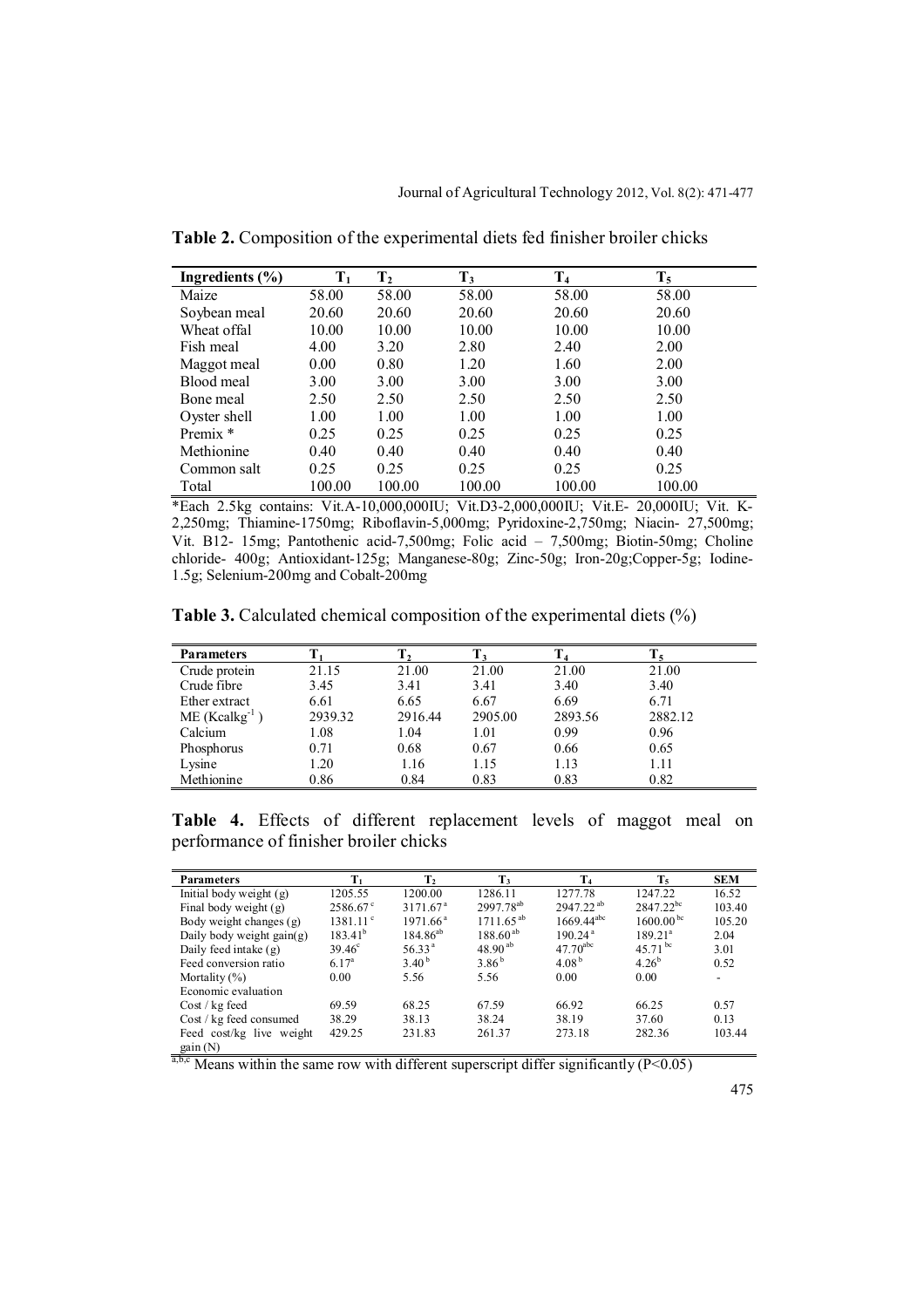| <b>Parameters</b>   |                | Ι2                |                    |                    | $T_5$             | <b>SEM</b> |
|---------------------|----------------|-------------------|--------------------|--------------------|-------------------|------------|
| Live weight (kg)    | $2.60^{\rm a}$ | $2.22^{\circ}$    | $2.58^{ab}$        | $2.55^{ab}$        | $2.35^{bc}$       | 0.08       |
| Dressing percentage | $63.23^a$      | $48.90^{b}$       | $61.89^{a}$        | $62.72^{\text{a}}$ | $61.35^{a}$       | 1.93       |
| Heart $(\% )$       | $0.42^{\rm a}$ | $0.41^{ab}$       | $0.36^{b}$         | $0.32^{bc}$        | 0.30 <sup>c</sup> | 0.02       |
| Liver $(\% )$       | l.73           | 1.84              | 1.69               | 1.43               | 1.54              | 0.13       |
| Gizzard $(\% )$     | $1.51^\circ$   | $1.94^{\text{a}}$ | $1.66^{bc}$        | $1.83^{ab}$        | $1.89^{\text{a}}$ | 0.07       |
| Inguinal fat $(\%)$ | $191^{\circ}$  | $2.07^{\circ}$    | 3.15 <sup>ab</sup> | $3.44^{\rm a}$     | $2.18^{bc}$       | 0.33       |

**Table 5.** Organ characteristics of finisher broiler chicks fed dietary maggots

 $a,b,c$  Means within the same row with different superscript differ significantly (P<0.05)

## **Conclusion and Recommendation**

The replacement of 50% of a 4.00% dietary fish meal with maggot meal in a finisher broiler chicken's diet was superior to the fish meal based diet in both performance and economics of production. However, the effect of dietary maggot meal on the performance of birds might depend on the nutrient profile of the maggot meal, and also on the amount of dietary fish meal in the reference diet. Further studies might be necessary to determine the optimal level of replacement of fish meal with maggot meal in finisher broiler chicken's diet.

## **References**

- Akpodiete, O.J. (1997). Effect of dried maggots of laying birds on laying performance, using soybean and groundnut cake-maize based diets. M.Sc. Thesis. Department of Animal Science University of Ibadan Nigeria.
- A.O.A.C. (2000). Official Method of Analysis, 17<sup>th</sup> ed. Published by Association of Official Analytical Chemists. Washington D.C.
- Atteh, J.O. and Ologbenla, S. (1993). Replacement of fish meal with maggots in broiler diets: Effect on performance and nutrient retention. Nigerian Journal of Animal Production, 20(1): 44-49.
- Awoniyi, T.A.M. and Aletor, V.A. (1999). The effect of equi-protien replacement of fish meal with maggot meal in broiler chicken diet on their performance characteristics, organ weights and protein utilization. Proceedings of the 24<sup>th</sup> Annual Conference of the Nigerian Society for Animal Production, Pp. 91-94.
- Awoniyi, T.A.M., Aletor, V.A., Adebayo, I.A. and Oyekunle, R.O. (2000). Observation some erythrocyte indices of broiler chicken raised on maggot meal-based diets Proceedings of the  $25<sup>th</sup>$  Annual Conference of the Nigerian Society for Animal Production, Pp.225-228.
- Awoniyi, T.A.M., Aletor, V. A. and Aina, J. M. (2003). Performance of broiler chickens fed on maggot meal in place of fish meal. Int. J. Poult. Sci. 2(4): 271-274.
- Bondari, K. and Sheppard, D.C. (1981). Soldier fly larvae as feed in commercial fish production. Aquaclture, 24:103-109.
- Chapman, R.F. (1971). The insect structure and function. American Elsevier. Publishers Co.Inc. New York, U.S.A.
- Moran, E.T. (1982). Comparative nutrition of fowl and swine. The gastrointestinal systems. Published by E.T.Moran Jnr., Guelph, Ontario.